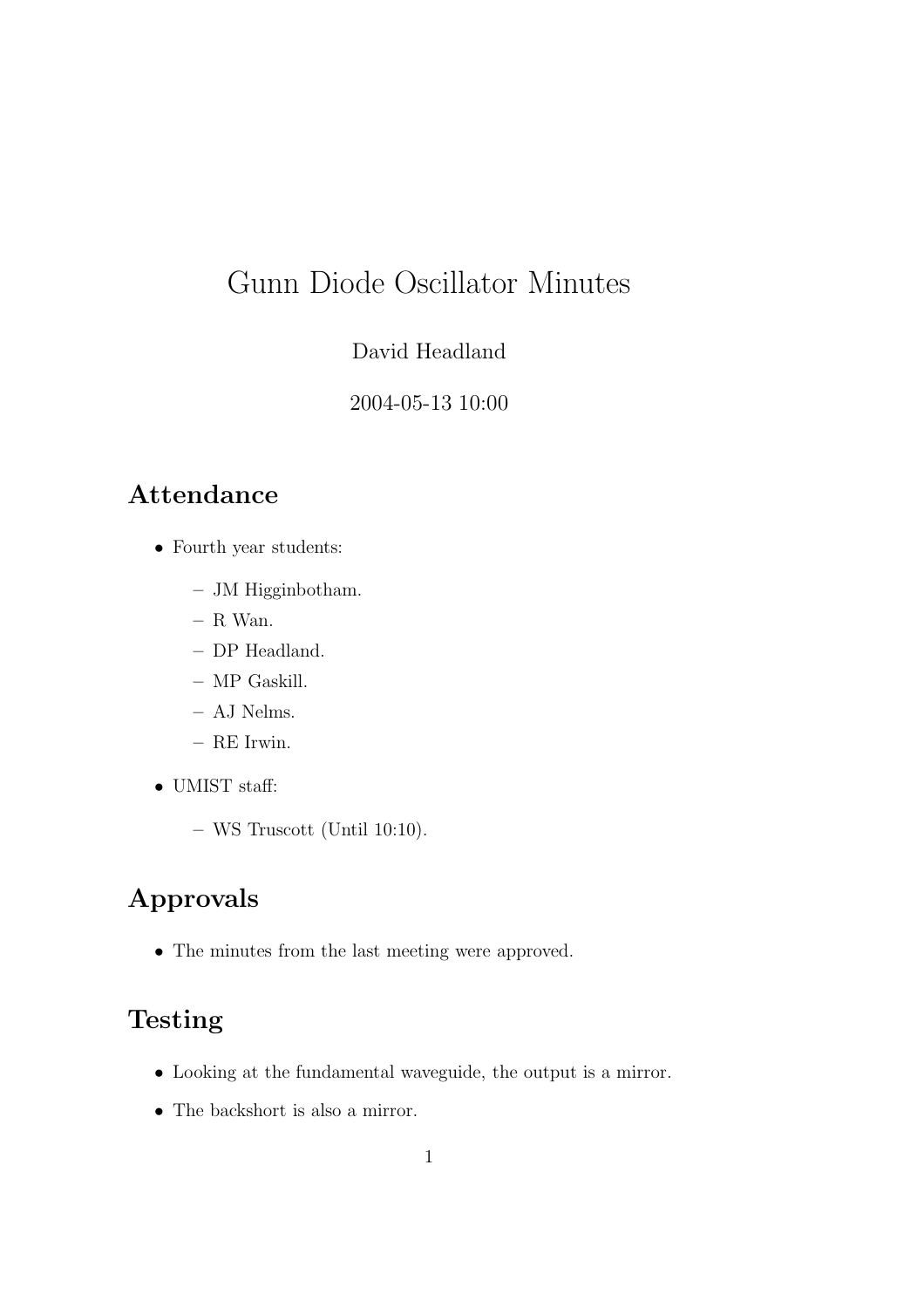- For the fundamental, each diode is also a mirror.
- Therefore, multiple overlapping cavities are created for  $> 1$  diode.
- Rotating housings will change these section lengths.
- The backshort may just affect the back diode.
- Second harmonics should be affected less by the diodes.

#### Competition

- Details of a competition were circulated by WS Truscott.
- The "Science, Engineering and Technology Student of the Year".
- £2000 is available for the best student.
- Full details at http://www.setawards.org/.
- Team entries are allowed, but one student should represent the team.

#### Poster

- MP Gaskill has produced an independent poster.
- The design is very similar to RE Irwin's layout.
- The best features of each will be selected for the final design.
- The team moved to a computer to comment on the design.
- The following changes were suggested:
	- The background picture is a good idea.
	- Change the combining oscillator diagram to our design.
	- Include a brief description of the single device oscillator.
	- Get a good graph from oscillator testing.
	- Replace the UMIST logo with a vector image.
	- Include the following references: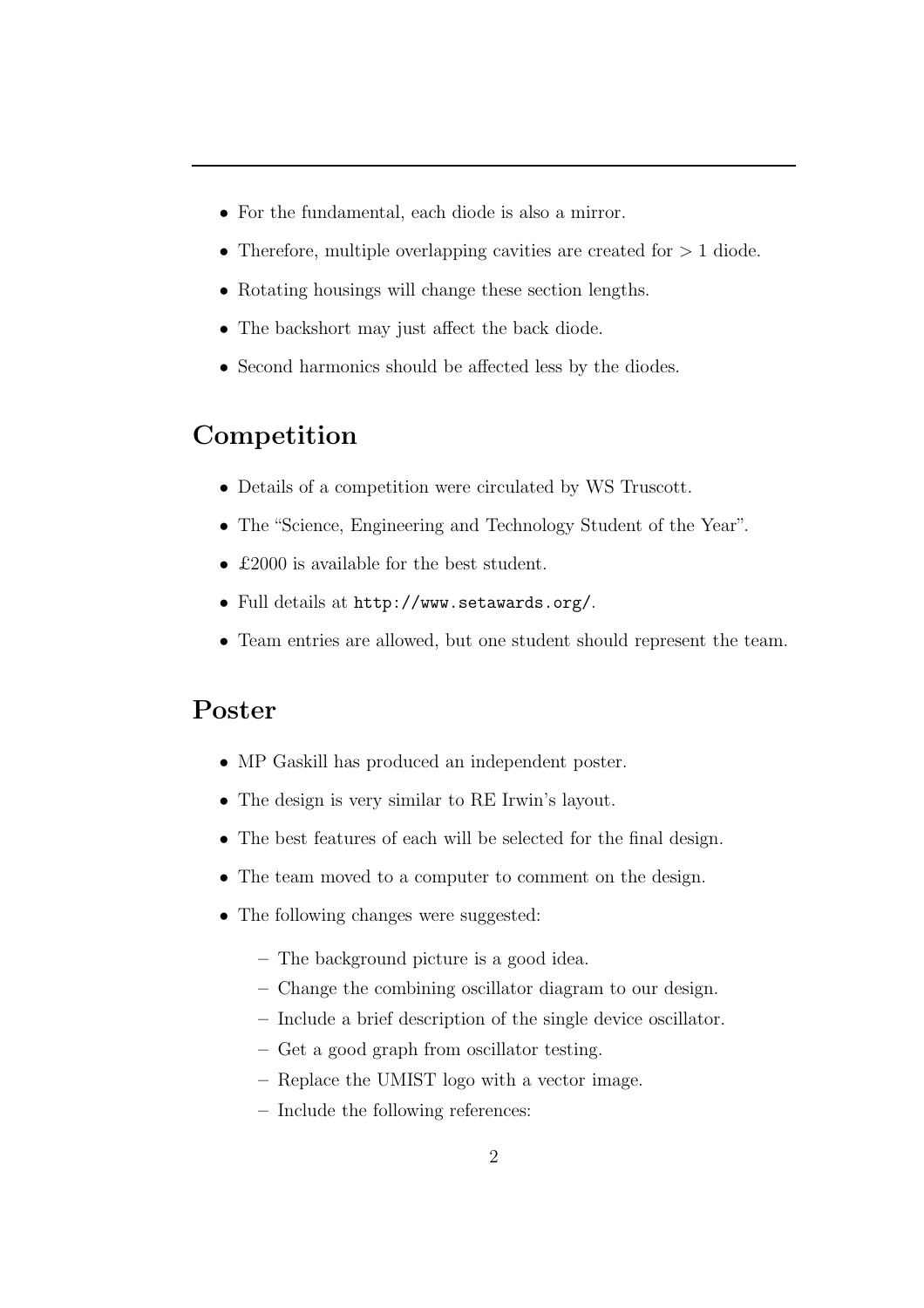- ∗ Barth's paper.
- ∗ The "microwave bible".
- ∗ e2v's web site.
- ∗ Our web site.
- Printing has not currently been arranged for the poster.

### Demonstration

- Pictures have been printed for the display.
- Documents will be laminated for public viewing.
- Mechanical drawings will have calculations on the reverse.
- Quantity is being created, quality items will be selected later.
- Name badges have been produced with roles within the team.

### Demonstration Meeting

- T York has been emailed regarding the demonstration location.
- He will tell all teams at the same time in the future.
- He has arranged a meeting to discuss this:
	- Thursday 20 May 2004, B29.
	- All managers must attend.
	- All supervisors should attend.
	- Attendance should be confirmed ASAP.

## Accenture prize

- This is likely to be won by the tomography team.
- We are acting as consultants to e2v rather than employees.
- We need to differentiate ourselves on this point.
- e2v's role should be made clear in the project demonstration.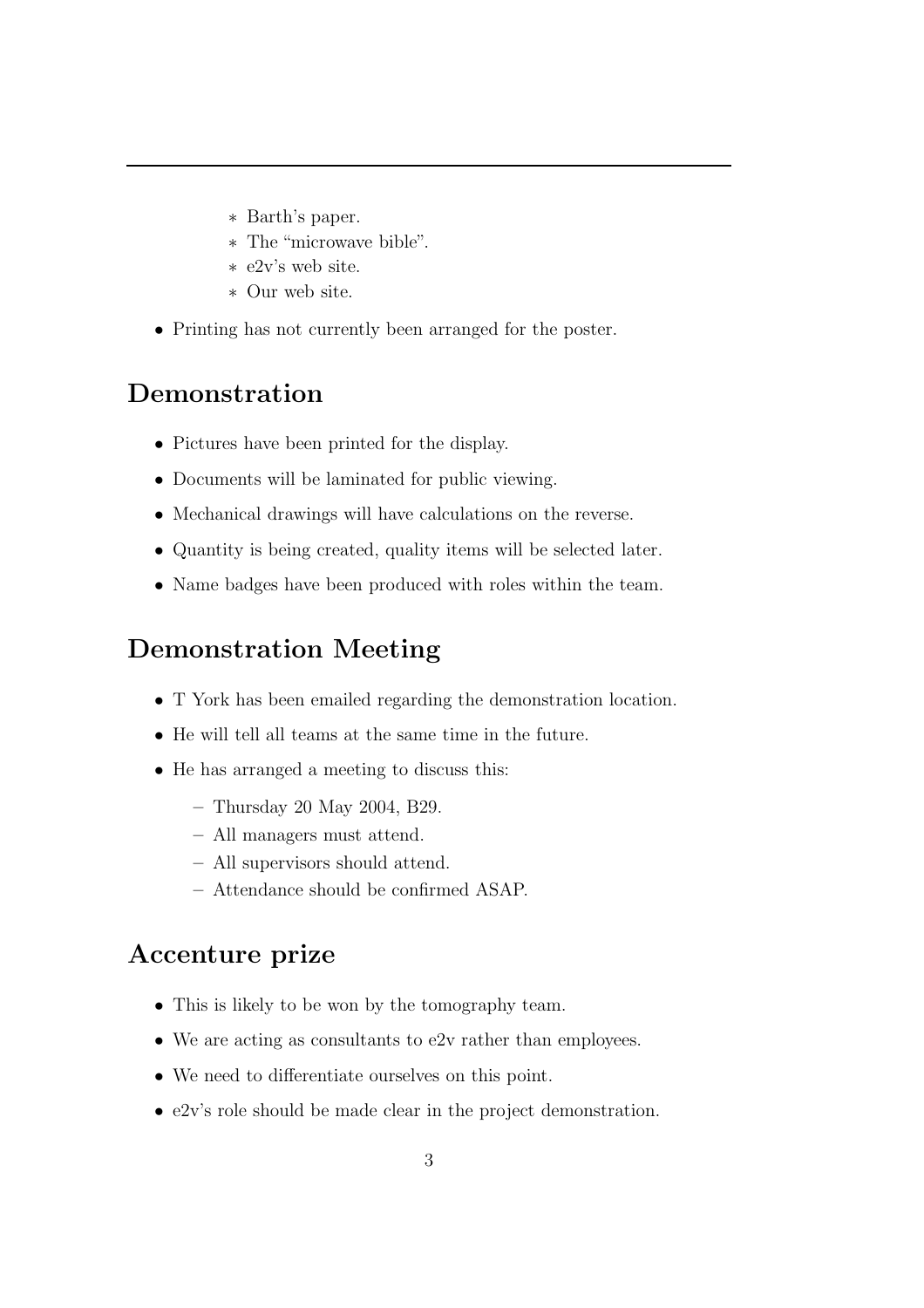### Power supply

- Problems were encountered with the PCB automatic routing.
- Extraneous links were created copying PSU components.
- It was suggested that voltage monitoring should be tested.
- Measuring is definitely possible to within  $\pm 10 \,\mathrm{mV}$ .
- The card contains a 12-bit DAC, so greater resolution should be possible, but this must be tested.

### Simulation

- Generally progressing well.
- Backshort simulation tests are complete.
- Future work will go into trying to use e2v's diode model.
- WS Truscott will be available to help this afternoon.
- The RLT P Norton made will be simulated.
- Measurements for the RLT will be made ASAP.

### Miscellaneous

- A draft epilogue structure was presented.
- Good luck to everyone in the exams.

### Proposed actions

| RE Irwin | Update the poster according to comments.                                            |
|----------|-------------------------------------------------------------------------------------|
|          | JM Higginbotham Send simulation pictures (preferably vector format) to<br>RE Irwin. |
| RE Irwin | Contact T York and supervisors about the meeting.                                   |